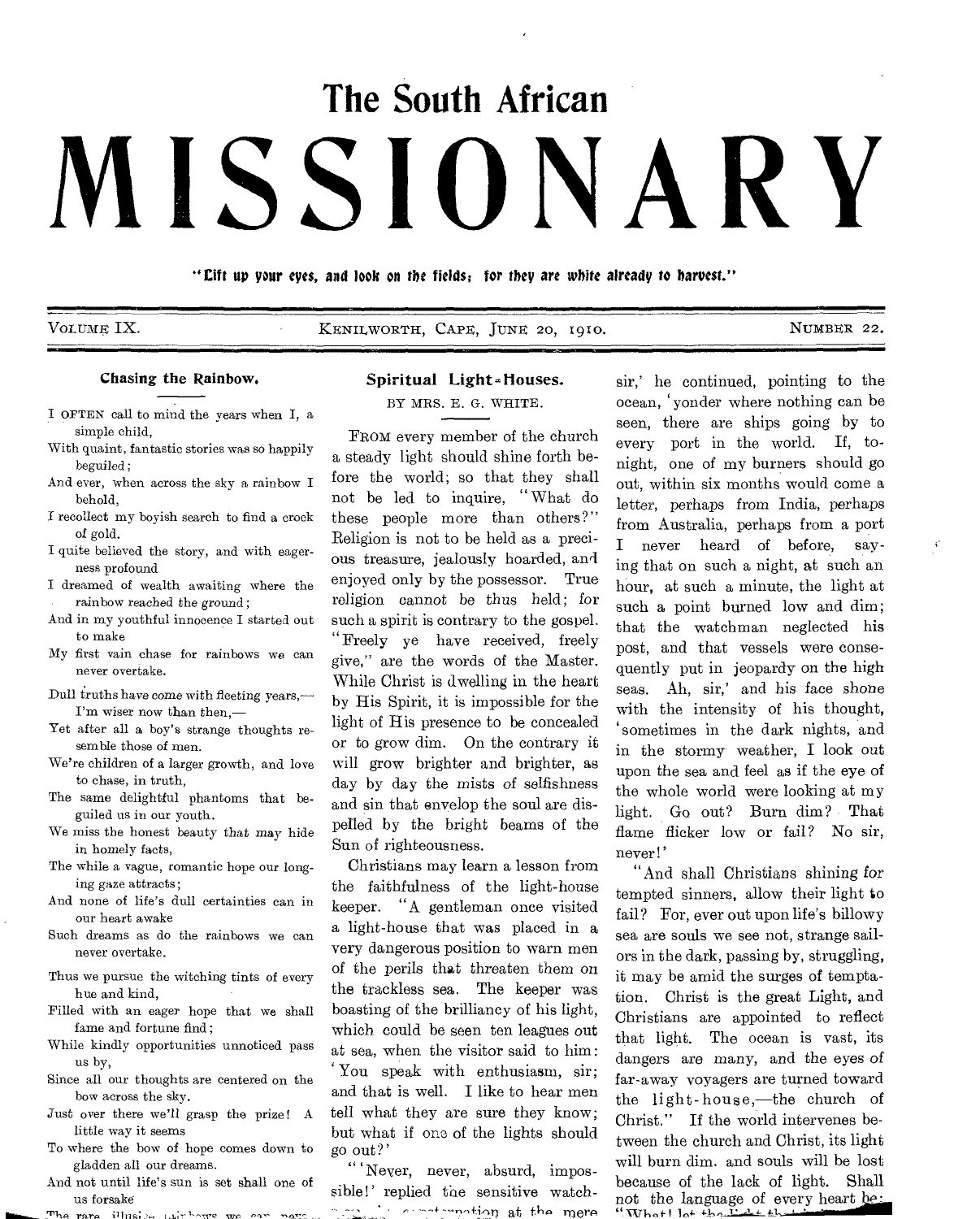# **Signs of the Times Magazine.**  Third Quarter.

THIS magazine is now coming from the press. How many who have read Elder Hankins' article in the last issue of the MISSIONARY are ready to act upon the suggestion and. admonition given? Are we each satisfied with the effort we are making to pass on the message to others? Do our lives speak the near coming of Christ? Is the warning sufficiently given in the vicinity of every Seventh-day Adventist in Africa? A fearful responsibility rests upon us if we give not the warning and souls are lost as the result! The Lord has made us depositaries of this message and brought us to such a time as this for a purpose. Will we be clear in His sight if we allow trifles to hinder us in this work? There should be an army giving their undivided attention to "the business" of passing on this message. The opportune time has come, the way providentially opened. Harvest hands are needed, for "the harvest of the earth is ripe," and "much will be lost should the harvest wait."

Read carefully " Spiritual Light-Houses," in this issue by Sister White. If we are not already doing our utmost to advance the Lord's work here in Africa, is it not high time we were buckling on the armour for service? Let none of us wait for a more convenient season, for now is the day of salvation, and our salvation as well as others lies in the attitude we assume towards this message at this time. If other work than giving this message is occupying our time and attention, then we are proving untrue to the trust God has given us, and great is the danger if we delay.

Thousands of copies of this message-filled magazine will be printed this quarter, so let the orders come in thick and fast. Our good office workers will be willing to work day and night for a time if necessary—

**in the substance of the second contract of the second contract of the second contract of the second contract of** 

swer quickly, saying, "Here am I, 0 Lord, send me?"'

#### **North Basutoland,**

THE readers of the MISSIONARY will be glad to learn that after some considerable delay in getting the work started in north Basutoland that a suitable site has been given and that plans for buildings are being perfected; in fact the building work has started.

In spite of the opposition to grant Seventh-day Adventist a mission home in north Basutoland, the Spirit of God so worked upon the hearts of chiefs and people that all said against us turned out for us.

We have been given about  $12\frac{1}{2}$ morgen of well-watered land where the buildings will be erected, and the promise of as much land as *we need*  to put our work on a successful basis.

We all feel to praise God for His kind watchful care that has been over both this work and workers in north Basutoland since first the work started. We are greatly incouraged as we see the prospects for future work in this part of Basutoland.

Meetings in the village near the mission property have been started with a fair attendance and good attention. These meetings are held each Sabbath and Sunday.

We are anxiously looking forward to a good school and also to see the book work take a deep hold in that part.

We were thankful to have opportunity to introduce our methods for caring for the sick with good results. This had its influence for our work. We hope to make this line of work prominent in all Basutoland.

When presenting your supplications to the Throne of Grace remember the work and workers in Basutoland.

M. E. EMMERSON.

## **Extracts from Letters.**

"I GREATLY value the *Sentinel"* 

"I do not want to miss it; it is a valuable paper to me."

"Enclosed 1/6 for your valuable paper, the *Sentinel."* 

A letter to the Rokeby Park Young People's Society enclosed a donation, stating "how much he appreciated the papers, especially the *Sentinel*  and *Good Health."* 

Another says, "I am looking forward to receiving the *Sentinel* and *Signs."* 

A gentleman, for thirty years a superintendent of education in U. S. A., says, "I appreciated very much the *Signs of the Times. . . .* Its articles are ably written, and show a vigour of thought that is pleasing in these days when there is too much absence of a willingness to express one's convictions on matters where people do not see things in the same way. The magazine deals with vital questions," etc.

Occasionally a paper is returned because not wanted; but as a rule, our papers are appreciated, and I am sure they are doing good. Co-operation in giving them a wider circulation, is the Lord's instruction to the church. I am glad for the good response so far, and hope that every Sabbath-keeper in South Africa will have part in *this* work.

How many copies per month shall we send you?

I. **J.** HANKINS.

#### **An Incident.**

THE Basutoland roads were not made for cycling but circumstances seem to make it necessary here. The opposing element (white) tried to make the best use of this by saying we were not missionaries, and that we must be very poor to walk or ride a bicycle. In this ridicule they were quite free, even before Brother Kalaka, our native teacher. good horses with native attendants, RSON. I must admit that when on the road I did not enjoy meeting them,—they in their fine carts, or mounted on

and I with the sweat running off my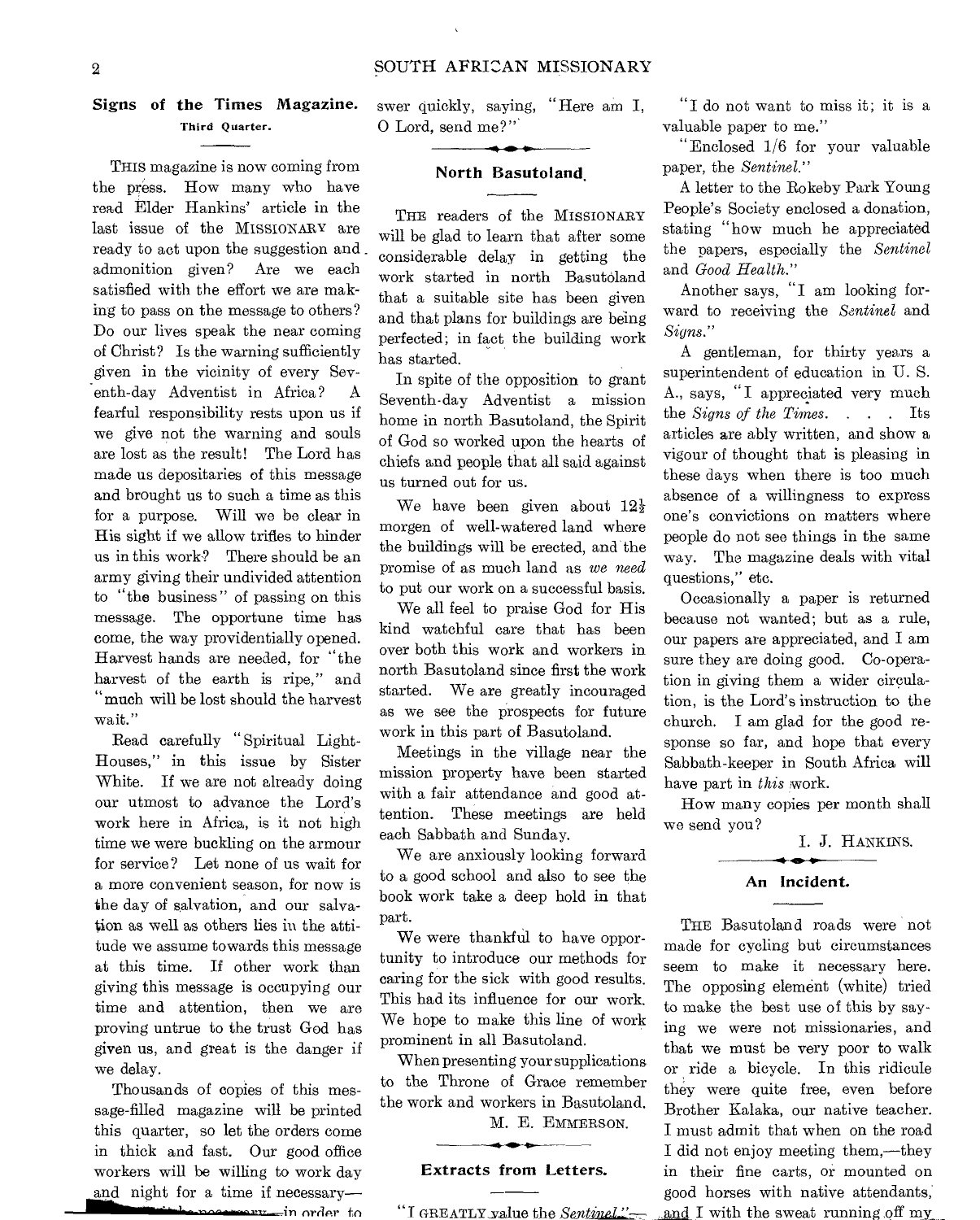the bicycle over a bad road. These sarcastic remarks reached Chief Jonathan but did not produce the effect they desired. A man brought a horse to us and said, "Chief Jonathan told me to bring this horse to you and leave it, Chief Levi said Jonathan told him that he had sent a horse for us to use as it was not

My mind goes to the seventy-third Psalm. "Behold, these are the ungodly, who prosper in the world; they increase in riches. . . . But it is good for me to draw near to God: I have put my trust in the Lord God: . . that I may declare all Thy works.

good to always ride a bicycle.

HOMER C. OLMSTEAD.

# Canvassers Notes and Experiences.

BROTHER T. G. CROUCH'S last two weeks' reports amounted to  $\pounds 31$  4 0. He is having some good experiences in his work with the people as the following extracts from his letters will show:—

"The first is about the Salvation Army. While passing their quarters the Lord impressed me to go inside and knock at the door. The adjutant came in answer to the bell. I told him my business and he asked me inside. I came right to the point with my work in order to prevent any questions being asked. After I had given my canvass he liked the hook and was very much taken up with it. He then asked me who I was working for, and I told him. With that he told me to call in the afternoon and he would see his wife. In the afternoon I called again and who should I see there but the captain and his wife to see the wonderful book. I started right off with my work, but the captain started asking questions in between, which I answered. Afterwards he said, "Are you not a Seventh-day Adventist?" I told him that I was. I could see the captain was a prejudiced man and should have been glad for me to go. I could see that I had an order

# Ebe Daper Work.

Natal-Transvaal Conference, for week ending June 3, 1910.

| NAME                 | TERRITORY     | $\rm PAPER$                                    | No. SOLD | <b>VALUE OF PAPERS</b> |                  |          |
|----------------------|---------------|------------------------------------------------|----------|------------------------|------------------|----------|
| A. Strachan,         | Johannesburg. | Mise                                           | 126      | з                      | 3                | $\Omega$ |
| B. Willmore,         | ,,            | Misc.,                                         | 457      | 11                     | $\boldsymbol{2}$ | -0       |
| O. Pote,             | , ,           | Misc.,                                         | 49       |                        | 4                | 6        |
| E. and W. Hodgkin,   | , ,           | S. A. Signs,                                   | 250      | 6                      | 5                | $\Omega$ |
| J. Symons,           | , ,           | Misc.                                          | 33       |                        | 10               | 6        |
| C. de Man.           | ,,            | Misc                                           | 139      |                        | $2\;12$          | 0        |
| C. Dixie.            | , ,           | Misc                                           | 276      |                        | 6 18             | 0        |
| A. W. Tickton.       | , ,           | Misc.,                                         | 47       |                        | 1                | 3        |
| Totals.<br>Agents, 8 |               |                                                | 1,377    | £32 16                 |                  | 3        |
|                      |               | Cape Conference, for week ending June 3, 1910. |          |                        |                  |          |
| Mrs. J. F. Terry,    | Kimberley,    | S. A. Signs,                                   | 39       |                        | 19               | 6        |
| P. E. Frost.         | East London,  | $_{\mathrm{Misc.}.}$                           | 35       |                        | 9                | $\Omega$ |
| D. H. Groenewald.    | Bloemfontein, | $Misc.$ .                                      | 43       |                        | 16               | 6        |
| Lucy Groenewald,     | $, \,$        | Misc.,                                         | 9        |                        | 4                | 3        |
| M. Schonken          | Salt River    | S A Sions                                      | 6        |                        | З                | 0        |

# The Book Work.

Totals, Agents,  $5 \overline{332} \overline{233}$ 

M. Schonken, Salt River, S. A. Signs, 6

### Natal-Transvaal Conference, for week ending June 3, 1910.

| BOOK   HRS   ORDS<br>$\rm{PLACE}$<br>NAME      |                   |        |                     |           | <b>VALUE</b>   |        |    | <b>HELPS</b> |               |          | TOTALS |          |          | $\rm{DEL}$ 'D |          |          |
|------------------------------------------------|-------------------|--------|---------------------|-----------|----------------|--------|----|--------------|---------------|----------|--------|----------|----------|---------------|----------|----------|
| Mission Company, J'burg,                       |                   | Misc.  | $38_{4}^{3}$        | 33        |                | 10 10  | -6 |              |               |          |        | 10-10    | 6        |               |          | 66       |
| T. G. Crouch, Pretoria,<br>D. R.               |                   | 30     | 21                  |           | 19 16          | -0     |    |              |               |          | 19 16  | 0        | 1        | 1             | $\Omega$ |          |
| E, van der Molen, Hatting                      |                   |        |                     |           |                |        |    |              |               |          |        |          |          |               |          |          |
|                                                | Spruit, Utrecht,  | D.R.   | 34                  | 5         | $\overline{4}$ | $^{2}$ | 6  | $^{2}$       | 5             | 6        | 6      | -8       | $\Omega$ |               | 11 13    | 6        |
| H. Schmidt, Dundee,<br>D. R.                   |                   |        | 19                  |           |                |        |    |              |               |          |        |          |          | 20            | 4        | -6       |
| B. Piercey, Potchefstroom, P. P.               |                   |        | 32                  | 9         | 8              | 6      | -6 |              |               |          | 8.     | 6        | - 6      |               |          |          |
| A. W. Tickton, Durban,<br>P. P.                |                   |        | 8                   |           |                |        |    |              |               |          |        |          |          | 9             | $\Omega$ | $\Omega$ |
| I. R. Armer, Pretoria,<br>H.H.B.               |                   |        | 10                  | 4         |                | 6 10 0 |    |              |               |          |        | 6 10     | 0        |               | 1 10     | 0        |
| Miss E. Edie, Germiston                        |                   |        |                     |           |                |        |    |              |               |          |        |          |          |               |          |          |
| Misc.<br>Location.                             |                   |        | $(1 \text{ month})$ |           | 10             | 6      |    |              |               |          | 10.    | 6        |          | 10.           | в        |          |
|                                                | Totals, Agents, 8 |        | 171≩                | 72 £49 16 |                |        |    | 0.22         | 5             | 6        | £52    |          |          | $1 \t6 \t645$ | 5        |          |
| Cape Conference, for week ending June 3, 1910. |                   |        |                     |           |                |        |    |              |               |          |        |          |          |               |          |          |
| J. F. Terry, Kimberley,                        |                   | 0.0.S. | 33                  | 5         |                | 17     | 6  | 2            | $\frac{5}{2}$ | $\Omega$ | я      | $\Omega$ | 6        | 5             | 5.       | $\Omega$ |
| Q. H. Jubber, P. E'beth, P. G.                 |                   |        | 29                  | 7         | 4              | 7      | 6  |              |               |          | 4      | 7        | 6        | 5             | 3        | $\Omega$ |
| P. E. Frost, East London, H. M.                |                   |        | 15                  | 6         |                | 19     | 0  |              | 1 13          | 0        | я      | 12       | $\Omega$ |               |          |          |
|                                                | Totals, Agents, 3 |        | 77                  | 18        | £7             | 4      |    |              | 0.2318        | $\theta$ | £11    | $\Omega$ |          | 0.210         | 8.       | $\Omega$ |

from the adjutant, and *that* I desired to get quickly, which I did, thank the Lord. The adjutant asked me more about our work. I told him how our people were getting on, and when I got home sent him a copy of the special missionary number of the *Review.* While I was at the Salvation Army quarters the adjutant gave me a nice cup of milk, knowing that I did not take tea. He also asked me to call again.

" Second, I came to a lady's house and as she was rather chilly I did not wait to be asked inside but went in quickly. I commenced my canvass and she sat down and in a little

while questioned me as to whether this was not the book relating to the prophesies of Daniel. She seemed rather strange, but I went on and finished my canvass. Many interruptions came but she seemed riveted and presently she told me how she had fled away from that book for two years, even giving up two houses on its account, and here at last she was caught in Pretoria. I am sure the Lord sent me into that house. I told her, on receiving her order, that my heart felt glad at her taking the book. She told me that she was not going to let the minister put her off any more, but that she was going to